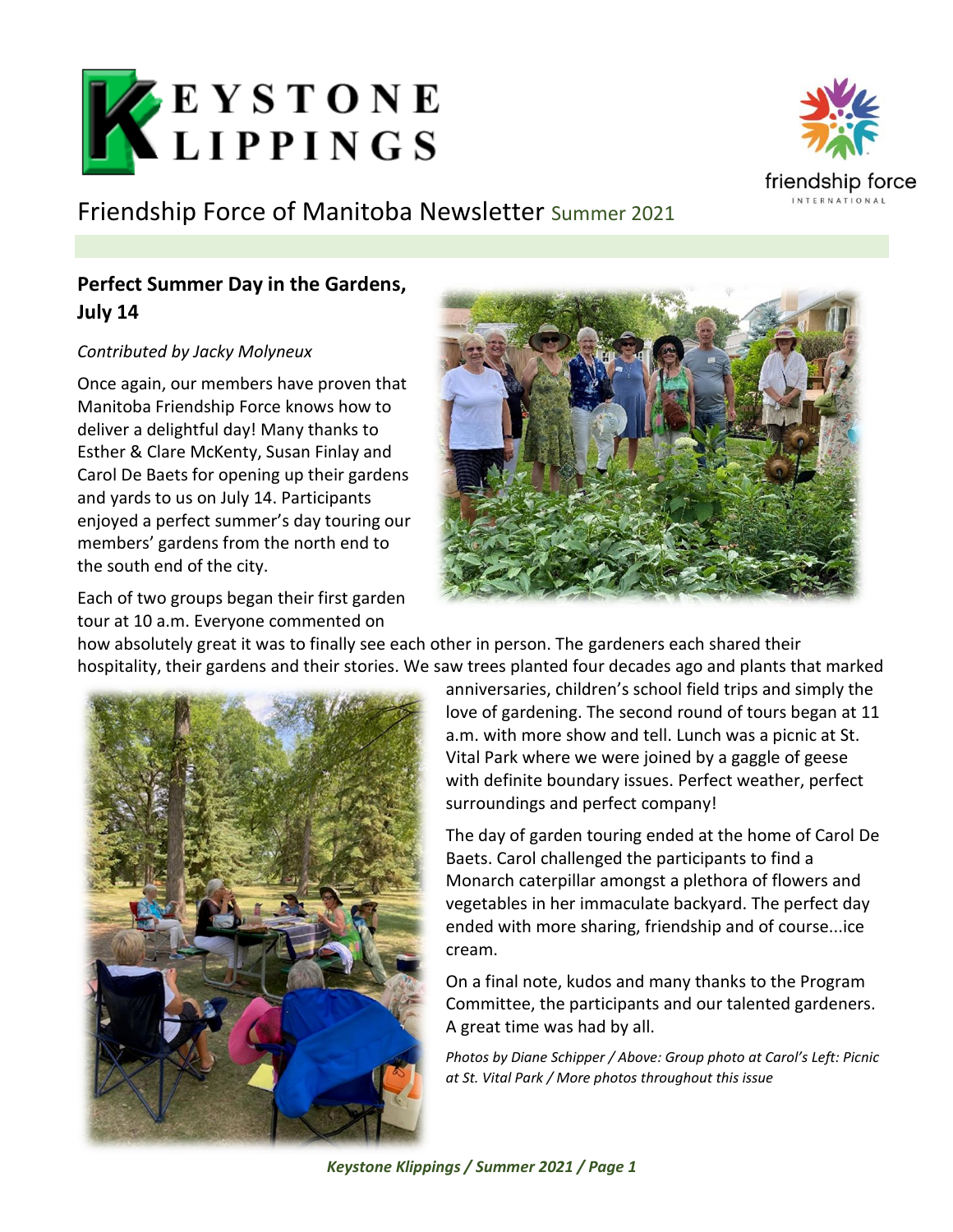# Events

Welcome to the fall session of Friendship Force Manitoba.

The Program Committee has been busy over the summer planning activities that you will not want to miss. Don't forget you will have a chance to win the door prize at each meeting.

To kick things off, on **Wednesday, September 1**, we are excited to be welcomed graciously by Susan Finlay to an in-person gathering in her back yard. You can relax during cocktail hour, pre-select your dinner from nine yummy options provided by Danny's Whole Hog and then learn all about urban bee-keeping courtesy of our club apiarists Kristina and Jim Ryan. It will be so great to be together again. Don't forget your beverages, lawn chair and "ditty bag" with your own plates, cutlery, cups, etc.

### *You can buy honey from Kristina and Jim at the meeting. Please bring cash!!*

*"Hives are located in our back yard on Avalon Road. We have gardens and flower beds in the vicinity and also an abundance of spruce trees where pollen was collected. Honey was harvested the week of August 12th, 2021."*

*10 pounds (4 litre) pail is \$45 / 3 litre is \$35 / 1 litre is \$12 / 1/2 litre is \$6*

The committee has also made arrangements for a **blood donor clinic** in mid-September. Diane Schipper is handling the arrangements. Be sure to wear your club shirt.

At our **Wednesday, October 6** meeting, we will be challenged to organize our travel and family photos by our guest speaker Eleanor Suderman. She will teach us how to create a photo journal to display our photos and souvenirs from past trips so we can enjoy them anytime and show them to family and friends. I so need this!!!



*Summer hats were the fashion at the garden tour at Susan's*

We are encouraged by the uptake of

the vaccines that will allow us to travel internationally again. We will be planning more activities for the coming months.

As ever, please let us know your ideas for activities that you would enjoy in person or via Zoom and we will get right on that!

Submitted by Lynne Foley on behalf of the Program Committee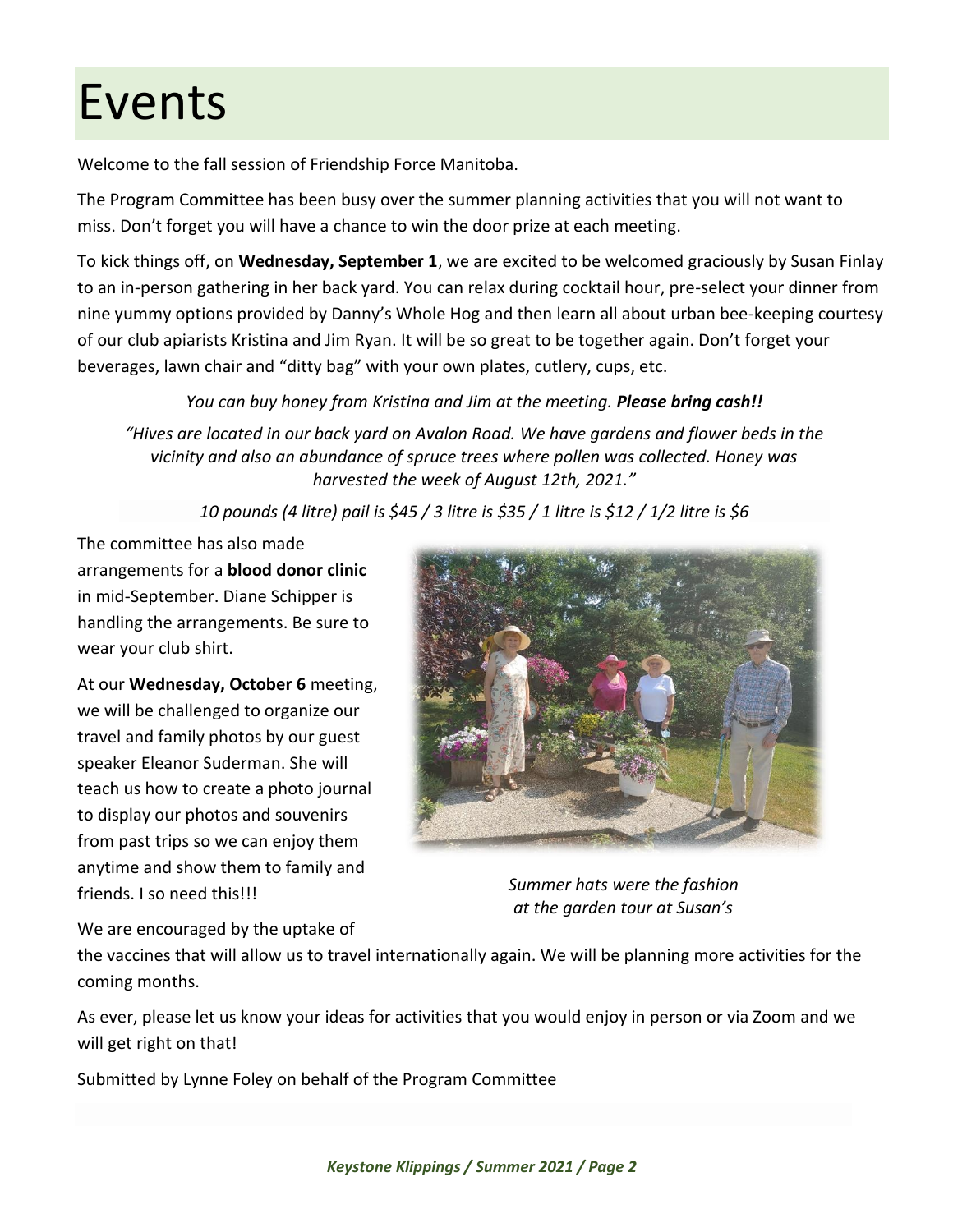# **Travel**

Midway through 2021 the Covid-19 pandemic situation in Manitoba has settled to lower case numbers not seen here for months. However, the fourth wave of infection is ramping up elsewhere – and is likely to be coming our way this fall  $-$  just in time to coincide with 'regular' influenza and other viral illnesses. Because of ongoing Covid-19 issues, our domestic journey request for autumn 2021 really never got off the ground.

However, looking forward, we are still hopeful that our multiweek journey to clubs in Japan will happen in March/April 2022. In spite of the escalating pandemic and damaging rainstorms in Japan, the Olympics were held in Tokyo. According to online statistics as I write, 42% of the Japanese population has been fully vaccinated. Other than allowing the athletes and limited media to attend the Olympics, Japanese borders remain closed to foreigners and the Japanese citizenry are under a stay-at-home order.

We anticipate that this situation will change for the better in the seven months before FF Manitoba is scheduled to leave for Japan. With increasing vaccination rates it is hoped that the international borders will be open. Still there are no guarantees; Covid-19 has proven to be a wily infection that transforms itself again and again with yet one more variant.

Denise Lawson has been in regular contact with the various clubs in Japan and will keep us apprised of the latest Japanese journey information as it becomes available.

Our 2020 incoming journeys from Ketchikan, Alaska and Koriyama, Japan rescheduled for 2022 have also had some bumps in the road. The fledgling Ketchikan club didn't survive the pandemic. Despite assistance from another established club, the Ketchikan group never got enough local support to become a viable club.

Because of our high vaccination rates and our close proximity to the United States, Canada has suddenly become a preferred FF journey destination! When

Ketchikan was floundering, FF Lower Columbia (Oregon) requested that their 2022 journey be switched from Australia to Manitoba.

FF Lower Columbia anticipates being able to accommodate anyone from Ketchikan who would like to come to Manitoba in 2022. Their preferred time is the second or third week of September. They are planning to travel across Canada by rail. Even though they were denied a second FF week in Ontario (remember that Canada is now hot property!), they are planning to continue on to Toronto from here.

FF Lower Columbia's club policy is that all of their ambassadors MUST be fully vaccinated and they will only stay with hosts who are fully vaccinated. (With over 95% of Manitobans over age 70 fully vaccinated I could tell them with confidence that our members meet their criteria.) Right now the Lower Columbia region (and all of Oregon) is in the throes of a resurgence of Covid-19. We hope that things will have settled when they are coming to see us more than a year from now.

Our other 2022 incoming journey is the Koriyama club that we hope to visit as part of our outbound journey in March/April next year. Dates are still pending but the journey is likely to be in August.

Journey directors and journey committee members are still needed for both of these incoming groups.

Don't forget about the FFI Virtual Experiences [https://blog.friendshipforce.org/virtual](https://blog.friendshipforce.org/virtual-experiences/)[experiences/](https://blog.friendshipforce.org/virtual-experiences/) while you are waiting for the real thing.

And please put on your thinking caps, as the request for our 2023 outbound journeys will need to be submitted soon. Where would you like to go?

Respectfully submitted,

Susan Finlay, Journey Coordinator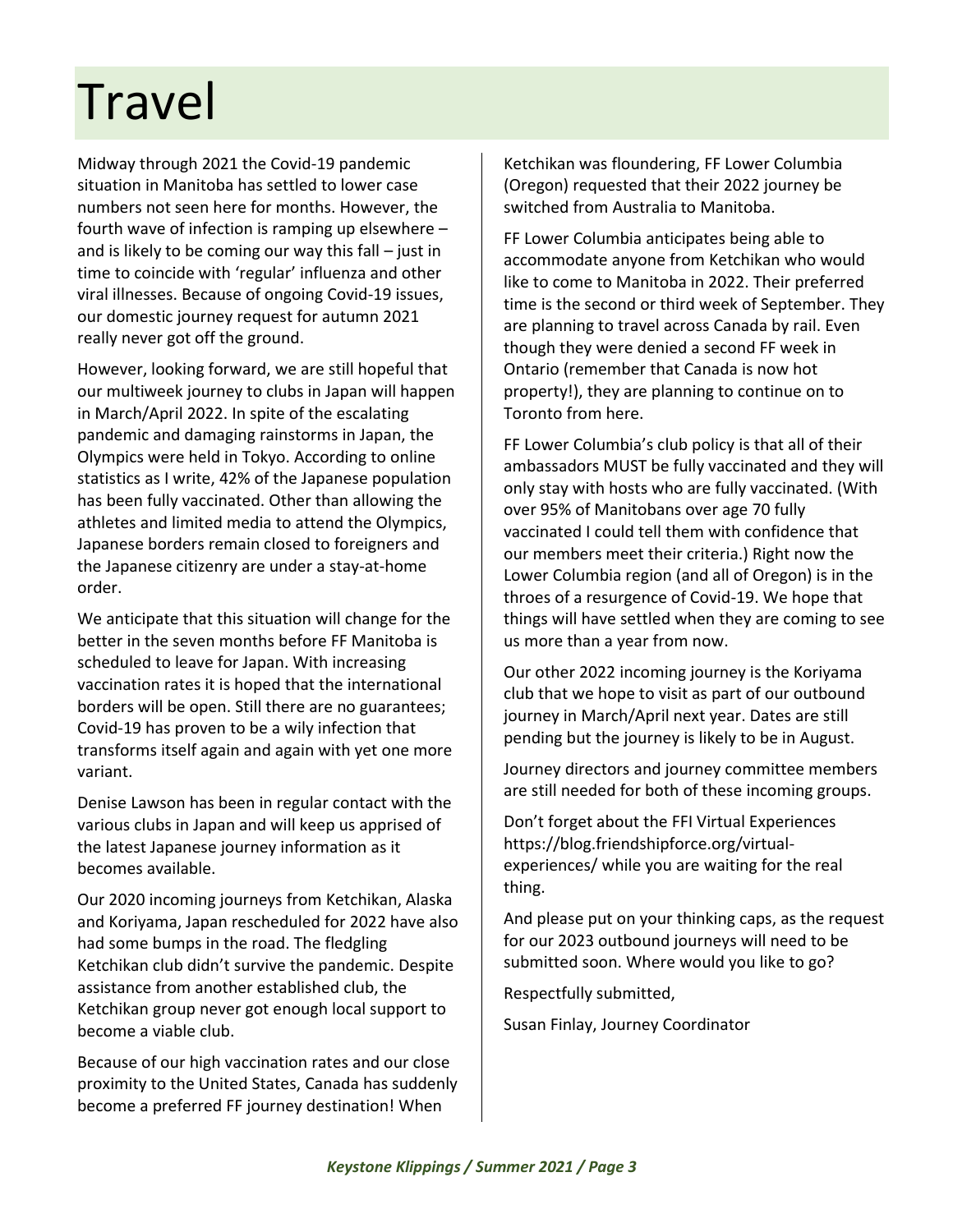# FFM: Brought to you by…

### **PRESIDENT'S MESSAGE**

I hope this message finds everyone enjoying these very hot, dry (or cool, wet) summer months and staying healthy. It is nice to have some of the restrictions lifted giving us a bit more freedom to navigate.

Thank you to our Program Committee: Lynne, Diane, Miriam, Helen N., Joan, Kathy H. and Jacky for continuing to arrange our monthly Zoom meetings and extra events. In May, Susan gave a very informative presentation on flower gardening and in June we had the privilege of visiting her garden as part of our garden tour. In June, we had a guest speaker from FF Matsuyama, Japan. He belongs to one of the FF clubs we will visit in 2022 on our Japan Journey which is being planned for March/April.

Thank you to Denise for organizing the weekly coffee chats.

I had the pleasure of attending the Garden Tour – thank you to Esther, Clare, Susan and Carol for hosting us. It was very evident that they give their gardens much TLC. The delicious treats at each garden were appreciated. I am sure you will see lots of pictures in this newsletter. Our "lunch in the park" was great fun and I enjoyed visiting with everyone.

We continue to have monthly board meetings to make plans for the rest of 2021 — details will follow.

We wish Sina a speedy recovery after her surgery and hope to see her back in the fall.

Continue to stay safe and we look forward to travelling and hosting in 2022.

Peggy Smith

#### **CANFFEX NEWS**

Congratulations to Jim Kubas from Friendship Force Winnipeg who is taking over as the Canffex website manager. Jim spent over 40 years in computer systems management and will be maintaining the website in both English and French. We look forward to working with him.

Canffex was initially set up to inform and encourage Canadian members to join undersubscribed Canadian outbound journeys. Later, it was expanded to include basic information about our Canadian clubs and information from Canadian FFI Board members and field representatives. Bill Harkness helped set up the Canffex website in 2009 and continued to maintain it for the benefit of the FF clubs across Canada. He is now stepping down, so we thank Bill for his dedication.

#### **WESTERN CANADA FIELD REPRESENTATIVE**

Congratulations to our own Gail Keeley who has been appointed to the position of Field Rep for the Western Canada clubs. Gail will act as a liaison between the Western Canada clubs and FFI. Along with a long list of duties, she will maintain regular contact with the Club Presidents. Thank you, Gail we know we are in very capable hands.

Peggy Smith, President

#### *Board Members*

**President:** Peggy Smith *phsmith448@gmail.com* **Vice President:** Denise Lawson *frdelaws@mts.net* **Secretary:** Diane Schipper *[dschipper@shaw.ca](mailto:dschipper@shaw.ca)* filling in for Sina Romsa

**Treasurer:** Thelma Sures *thelma@escape.ca Committee Chairs and Members*

**Journey Coordinator:** Susan Finlay *sufinlay@shaw.ca*, 204- 339-7956

**Past President:** Gail Keeley *[gailke@hotmail.ca](mailto:gailke@hotmail.ca), 204-257- 9837*

**Program Committee:** Lynne Foley

*[lynne\\_foley007@hotmail.com](mailto:lynne_foley007@hotmail.com)*, Diane Schipper, Miriam Fenster, Helen Norrie, Joan Boyd, Kathy Hansell, Jacky Molyneux

**Communications Committee:** Gail Keeley, Bev Phillips, Lynne Foley, Marilyn Ouimet, Lynda Walker (Facebook) *[lyndadawnwalker@gmail.com](mailto:lyndadawnwalker@gmail.com)*, Lynne Roberts, Shirley Twerdun, Douglas Jackson

**Newsletter Editor:** Bev Phillips 204-942-5453, *phillipb@mymts.net*

**Website**: Marilyn Ouimet *[mouimet1@me.com](mailto:mouimet1@me.com)* **Journey Directors**: Denise Lawson, Japan 2022 *frdelaws@mts.net*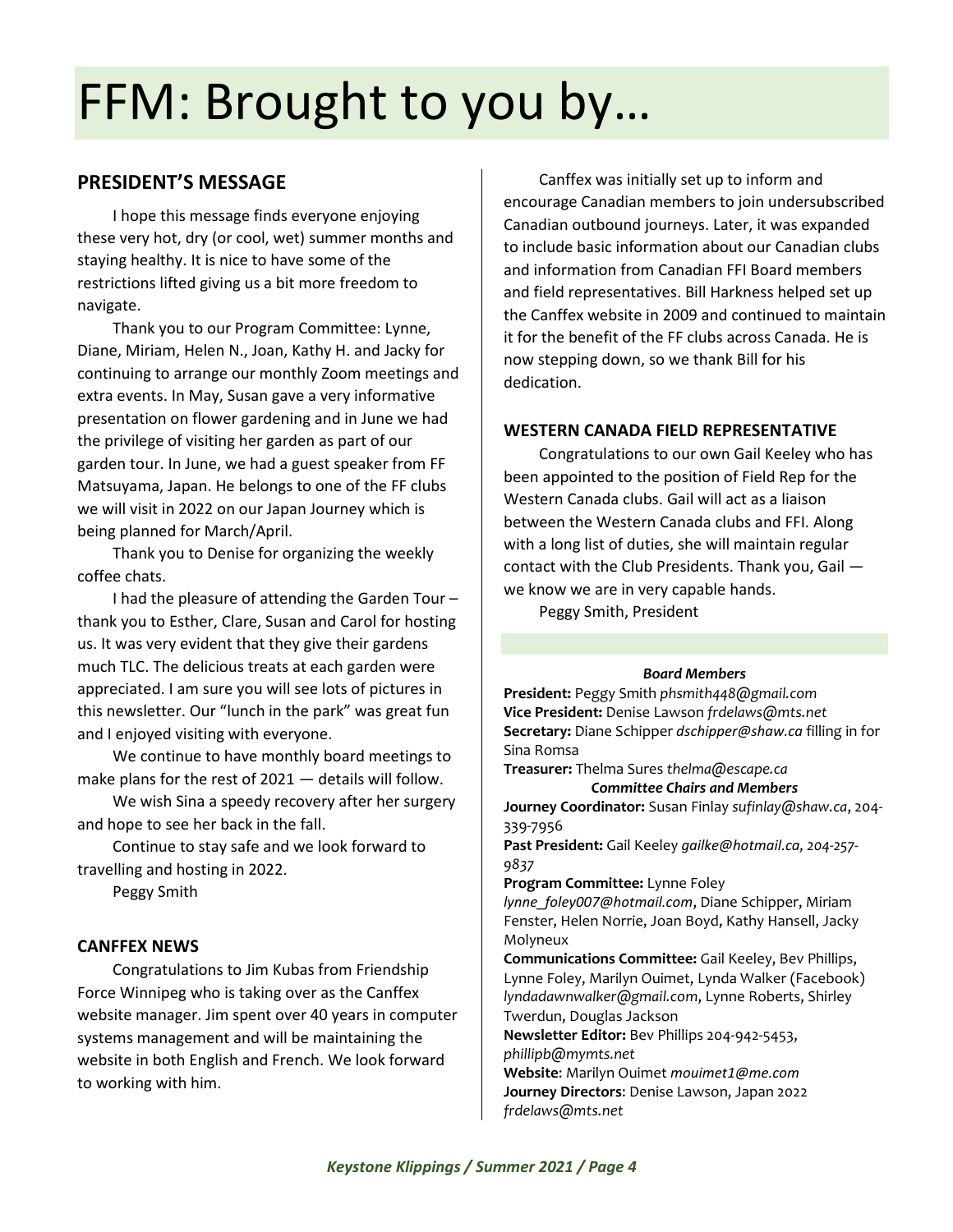# International News & More

### **New FFI site!**

Friendship Force International launched a new website in March. They encourage all members to go to my.friendshipforce.org to sign up for a personal account. The old website (thefriendshipforce.org) will be maintained for a while to allow members time to move over to the new site.

To learn more about the new site, you can read this short blog post:

[https://blog.friendshipforce.org/we-moved](https://blog.friendshipforce.org/we-moved-introducing-the-new-home-for-friendship-force-news-and-updates/)[introducing-the-new-home-for-friendship-force](https://blog.friendshipforce.org/we-moved-introducing-the-new-home-for-friendship-force-news-and-updates/)[news-and-updates/.](https://blog.friendshipforce.org/we-moved-introducing-the-new-home-for-friendship-force-news-and-updates/)

Thanks to outgoing Canffex manager Bill Harkness for circulating this info.

## **Request for Donations to Friendship Force International**

FFI Board and staff are hoping to see the return of journeys later this year. In the meantime, they are asking for members' help in getting them through the next few months. Please consider making a financial contribution to FFI (new address above).

Gail Keeley



Susan's amazing garden

## **Winnipeg Makes a Top 100 List!**

Time magazine included Winnipeg in its third annual "World's 100 Greatest Places," one of only two Canadian locations along with Jasper, Alberta. The list focuses on new attractions, and Qaumajuq – the Winnipeg Art Gallery's new Inuit art centre – caught



the editors' attention. The article also features Winnipeg's unusual winter activities.

You can see the list at: [The World's 100 Greatest](https://time.com/collection/worlds-greatest-places-2021/)  [Places of 2021 | TIME](https://time.com/collection/worlds-greatest-places-2021/)

Martin Cash of the Winnipeg Free Press wrote up the story on July 20.

[https://www.winnipegfreepress.com/business/city](https://www.winnipegfreepress.com/business/city-makes-list-of-times-worlds-greatest-places-574879122.html)[makes-list-of-times-worlds-greatest-places-](https://www.winnipegfreepress.com/business/city-makes-list-of-times-worlds-greatest-places-574879122.html)[574879122.html](https://www.winnipegfreepress.com/business/city-makes-list-of-times-worlds-greatest-places-574879122.html)

Large-scale tourism is still a way off, but future tourists will now have more reasons to visit us when they can travel again.



Our lunch was a big hit with the geese at St. Vital Park